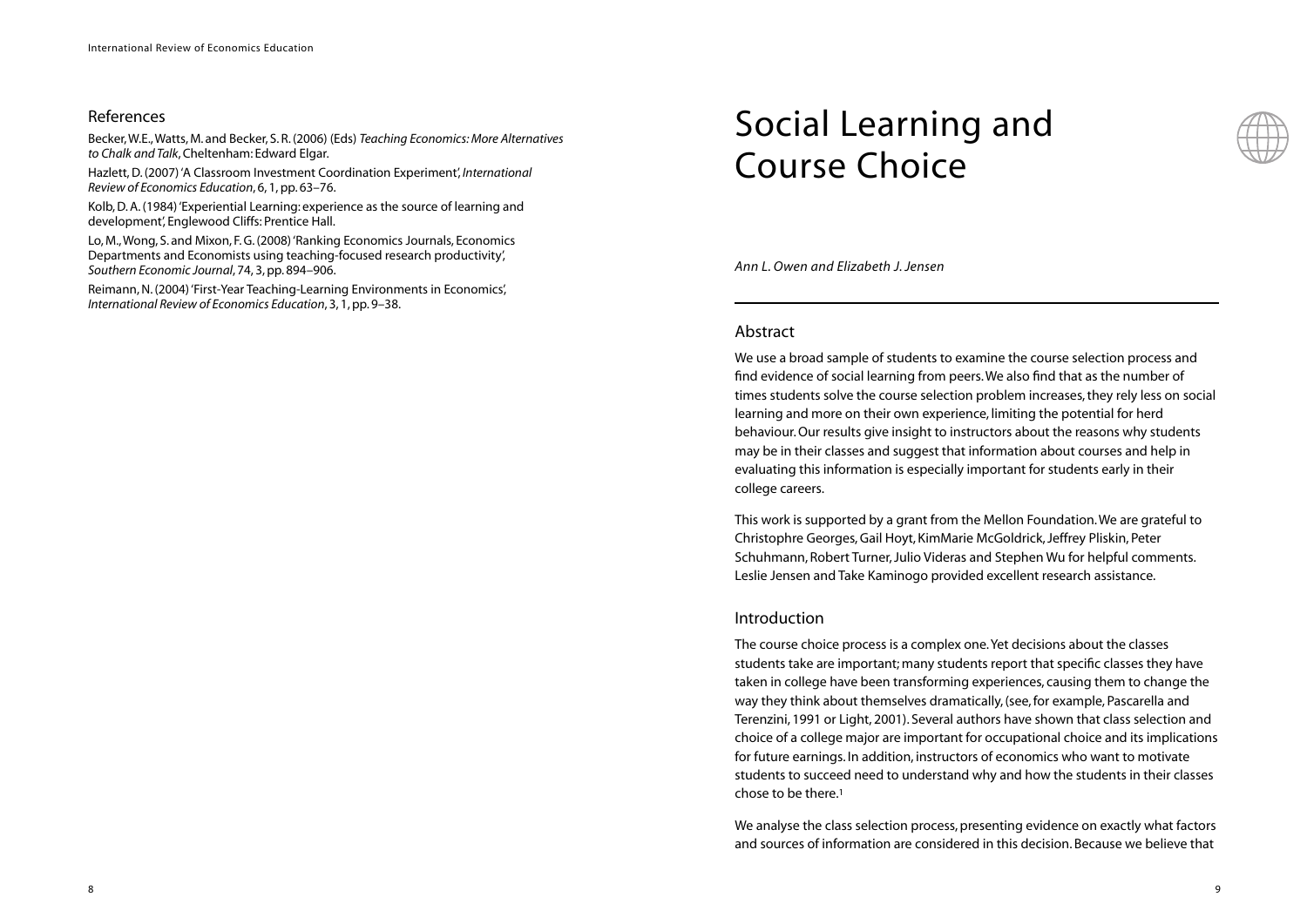the decision to choose classes is actually quite a complicated one undertaken with imperfect information, we appeal to a theoretical framework to guide our empirical analysis. Although we do not present a formal theoretical model, our work is based on the premise that students maximise utility and select classes that are a good match for their skills and interests to achieve this goal. Indirectly, future income and/or grades may enter the student's evaluation of the match, but our approach assumes that the student's evaluation of the match takes into account all factors that may affect utility and that these factors are not limited to easily observed outcomes such as grades or income.

We draw on the social learning literature in which individuals base their decisions on others' behavior to take account of the facts that individual optimisation is complex and the learning period required to understand the problem and solve it optimally is lengthy.2 This framework is particularly relevant for the course selection process that undergraduates undertake, undergraduates typically have fewer than eight periods of experimentation in order to learn what classes best suit their skills and interests. Furthermore, experimentation is costly as the opportunity cost of a bad course match is very high.

An interesting result of the social learning literature is that social learning can lead to herd behaviour – an inefficient outcome in which individuals ignore their own personal signals in favour of the collective wisdom of the group (see for example, Banerjee, 1992).While we find some evidence that students rely on social learning, we do not find that this process converges to herd behaviour. Interestingly, our results suggest that herd behaviour may not be an outcome of a social learning process if individuals making decisions rely less on social learning as they gain experience.

Our work is related to a growing literature on peer effects in higher education. Zimmerman (1999), Sacerdote (2001), and Winston and Zimmerman (2003) find evidence that students are influenced by the academic strength of roommates randomly selected for them in the first year of college.Our work complements this finding by suggesting one channel through which peers impact academic choices. In recent work, however, Arcidiacono and Nicholson (2005) find little evidence of peer effects in choice of specialisation in medical school.They argue that the high level of maturity of medical school students may account for the non-existent peer effects. In a similar vein, we suggest that as students mature, they rely less on peers in making academic decisions.

As explained in more detail below, we use data from a broad sample of students and describe the course selection process, with particular emphasis on examining how students with more college experience behave relative to those with less

experience.We also explore the types and sources of information that lead to better decisions. Consistent with a learning model, we find that students with more years of college experience select courses that are a slightly better match. However, as they gain experience, the information sources they consult change. Furthermore, we also find evidence for a social learning process: students rely heavily on advice from peers in selecting courses.

Our work is also related to that of others who have studied the course choice process more generally (Sabot and Wakeman-Linn, 1991; Schuhmann and McGoldrick, 1999). Unfortunately, previous work on this issue is limited, most likely due to the difficulty of assembling large and comprehensive data sets to study this complex problem. Our study contributes to this literature on the student decision process by estimating a structural model with a rich data set of student attitudes, characteristics and decision outcomes.

Our results and methods are discussed in the next four sections. First we describe our survey methods, then we present the data we collected, explain our estimation results and finally conclude.

# Survey methodology

Our data collection process contained two steps. In the first step we ran focus groups of students with different years of experience in college.We then used what we learned in focus groups to design a survey that allowed us to collect systematic information about course choice from a broad sample of students.We surveyed students in all disciplines; all of our data are collected from a single institution, a highly selective residential liberal arts college in the Northeastern United States with approximately 1800 undergraduate students.Thus, our conclusions about the relative importance of specific information sources may be institution specific. However, because most of our main conclusions are drawn by comparing the behaviour of third and fourth year students with that of first and second year students, our results about how the course choice process evolves as students mature may be less influenced by institution specific factors. Moreover, because this institution shares characteristics with other selective liberal arts colleges, the results may generalise at least to students at this type of institution. For example, like other small colleges, this institution is characterised by small classes (the vast majority have 40 students or less) and close student/faculty interaction. Nonetheless, it is the case that to the extent that institution-specific factors influence the entire process and the costs and benefits of social learning, generalising our results should only be done with caution.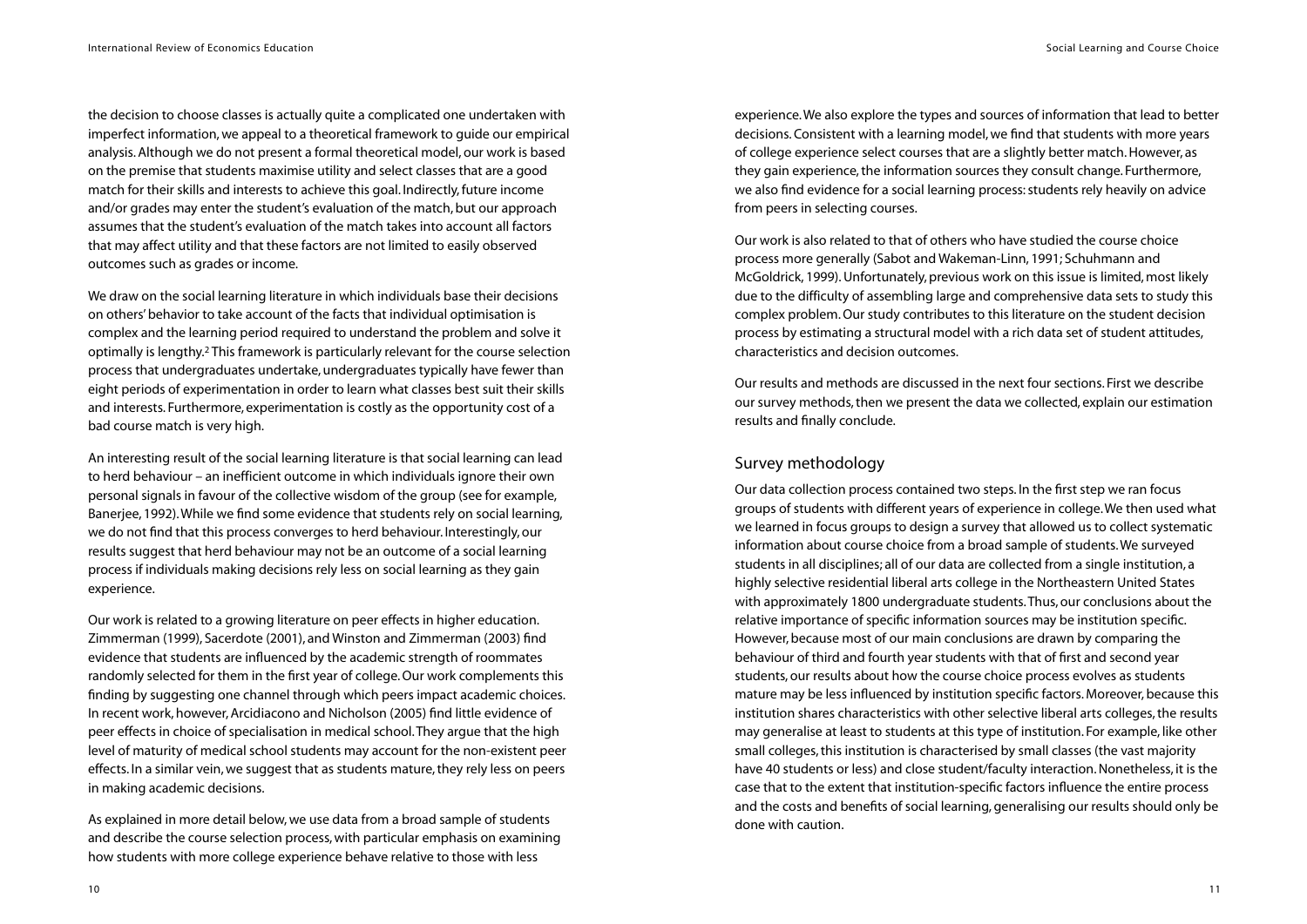We ran six focus groups of approximately six to eight students each immediately following the preregistration period.We segregated the focus groups by class year to allow for the possibility that the course selection process for first-year students differed from that of the rest of the students because the first-year students have less college experience.

We asked two basic questions in these focus groups: 1) What factors influence your decision to take a course? and 2) What information sources do you use in selecting courses? As expected, the results from the focus groups indicated that students consider a variety of factors when signing up for a course. For example, some are exploring a possible major, some are meeting various requirements, and others are looking for opportunities to take courses that 'looked interesting' or that were not offered to them in high school.

Students also had a variety of methods for choosing courses that they would like, but overall, the process described by the first-year students seemed to be a very hit-and-miss strategy. A few of the first-year students exhibited behaviour that exploited the information already gathered in the first semester, intentionally taking another course with a professor whom they liked from the Fall semester. Others described a process that focused more on exploring for new information; some reported deciding on their courses while waiting in line to register and looking through the course catalogue for courses which sounded 'fun' or 'interesting'.

Students also used information gathered by peers, consistent with a social learning process. Both the first-year students and the students from the other three class years stated that the informal grapevine was very important in selecting a course based on the professor; however, some of the upper-class students expressed increased sophistication in evaluating this information. First-year students reported signing up for classes with popular professors, but did not know exactly why professors were popular. Some of the upper-class students also reported that information from peers about professors and classes was important, but they seemed more discriminating in whom they asked for advice and how they interpreted it. One upper-class student explained, for example, that he sought advice from other students who were 'more like me'.

Although we talked to a relatively small number of students in the focus groups, we were able to identify repeated themes and issues to be followed up on in our broader survey. In the second step of our data collection process, we used the results from our focus groups to develop a questionnaire that was distributed in a broad range of classes in the Spring and Fall 2002 semesters.The survey elicited information about general student characteristics, the reasons why students took

the course in which they filled out the survey, and the sources of information they consulted in making their course choice.The survey also contained a question about how well students thought the course matched up with their skills and interests.3 Surveys were distributed at least two-thirds of the way through the semester to allow students to obtain enough experience with the course to make an assessment of their choice. In total, we have responses from approximately 1000 students in 60 different classes.

A common criticism of surveys of this nature is that they are subject to selection bias. Specifically, one might be concerned that because we are only surveying students who are still in the class about two-thirds of the way through the semester, we do not observe students who dropped the class prior to the observation date. However, it is important to note that our study is not an examination of the preregistration process – it is a study of how students choose the classes that they actually complete.To the extent that a student drops one class and adds another, the fact that we survey a broad sample of classes should ensure that we are including several students who have dropped one class but added the class in which the survey was conducted.4

# Data

Descriptive statistics are in Tables 1A, 1B, and 1C.Table 1A summarises the overall student and course characteristics,Table 1B provides descriptive statistics for variables measuring the importance of factors in registering for courses, and Table 1C provides summary statistics for the variables measuring the different sources of information used by students.

A striking statistic in Table 1A is the average for the variable MATCH of 3.78.This measures the extent to which students believe that the course was a good choice. Specifically, students were asked to rate the extent to which they agree with the statement 'This course was a good match for my skills and interests'. A higher rating means that students agreed more strongly with this statement. Given the complexity of the problem that students solve in searching for courses, an average close to 4 indicates that students are actually remarkably successful in selecting courses. Average values for MATCH vary slightly by class year. Consistent with a learning model, third and fourth year students reported having the highest values for MATCH, (average 3.89), while first and second year students reported lower values (average 3.76). Of course, skills and interests are not the same thing and some students may feel that a course is a good match for their interests but not their skills or vice versa. By asking the question in this way, we are asking the student to weigh the importance of skills vs. interests in determining the match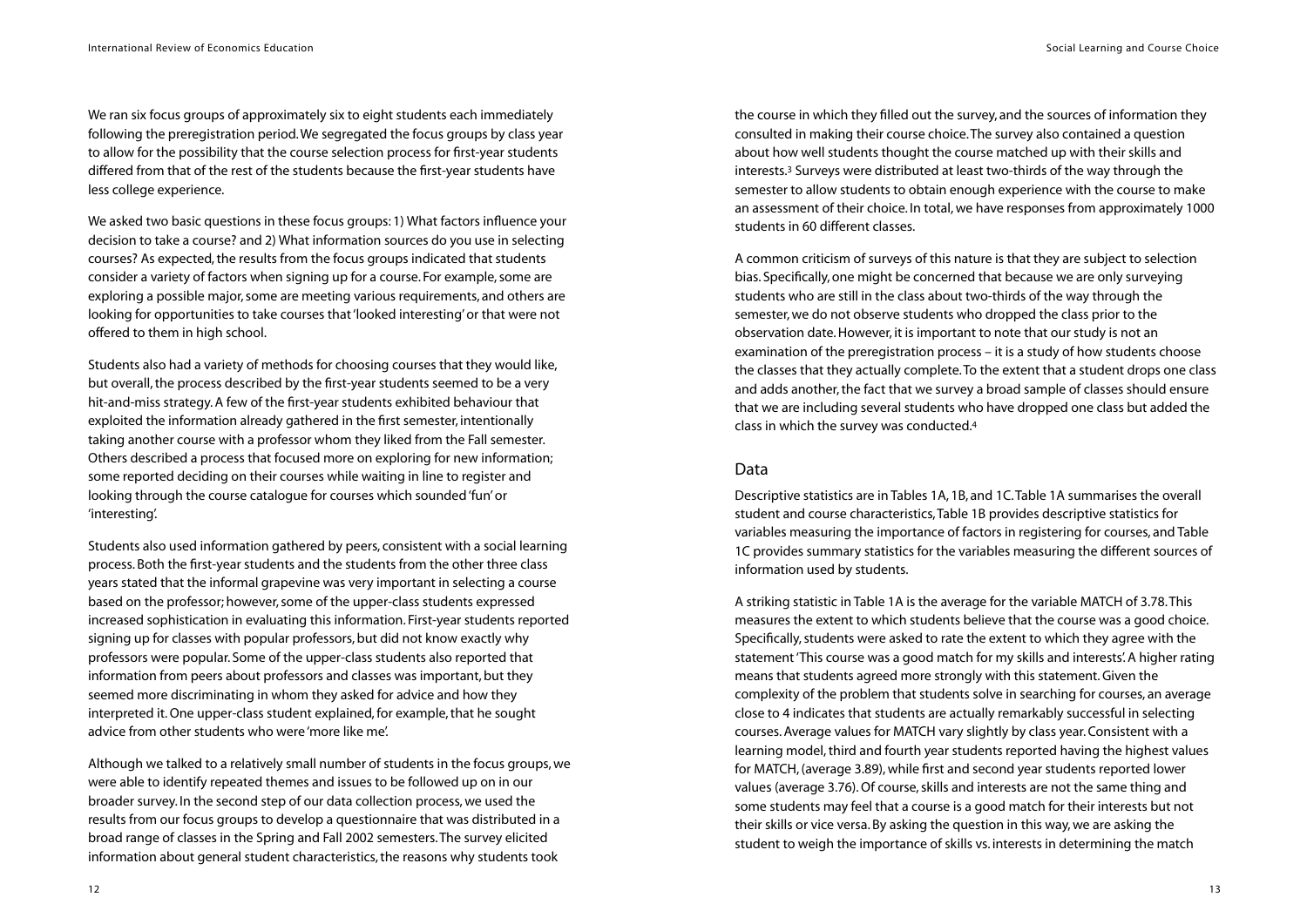| <b>Variable</b>                         | Jr./ Sr.<br>Average -<br><b>First Year/</b><br>Soph.<br>Average | <b>Mean</b> | Std.<br>Dev. | Min           | Max  | No.<br>Obs. | <b>Definition</b>                                                                     |
|-----------------------------------------|-----------------------------------------------------------------|-------------|--------------|---------------|------|-------------|---------------------------------------------------------------------------------------|
| <b>Student Characteristics</b>          |                                                                 |             |              |               |      |             |                                                                                       |
| <b>COLLEXP</b>                          |                                                                 | 1.85        | 1.36         | 0             | 4    | 959         | years of college<br>experience                                                        |
| <b>MATCH</b>                            | $.13***$                                                        | 3.78        | 1.00         | 1             | 5    | 952         | course was a good<br>match 1=strongly<br>disagree, 5=strongly<br>agree                |
| RELGRADE                                | $.02**$                                                         | 1.02        | 0.06         | 0.75          | 1.23 | 771         | Expected grade in<br>course/GPA                                                       |
| <b>TAKEAGAIN</b>                        | .06                                                             | 3.23        | 1.31         | 1             | 5    | 899         | want to take more<br>courses like this one<br>1=strongly disagree<br>5=strongly agree |
| <b>Class/Instructor Characteristics</b> |                                                                 |             |              |               |      |             |                                                                                       |
| <b>CLASSAVG</b>                         | $.01***$                                                        | 1.02        | 0.03         | 0.96          | 1.09 | 936         | Class average of<br>expected grade/GPA                                                |
| <b>INSTREXP</b>                         | $2.27**$                                                        | 11.09       | 9.68         | 1             | 43   | 942         | instructor years of<br>experience at college                                          |
| <b>INSTRGENDER</b>                      | $.12***$                                                        | 0.43        | 0.49         | 0             | 1    | 949         | instructor gender,<br>$1 = female$                                                    |
| <b>LEVEL</b>                            | $90**$                                                          | 175         | 85.72        | 100           | 400  | 963         | level of course,<br>100 to 400                                                        |
| <b>NOSTUDENTS</b>                       | $-3.5***$                                                       | 27.86       | 14.99        | $\mathcal{P}$ | 60   | 963         | number of students<br>registered in course                                            |

Sample includes observations from 60 classes in Arts, Humanities, Science and Social Science disciplines.

\*\* Difference in means is significant at the 5% level.

rather than imposing an exogenous weight ourselves.Though statistically significant, the difference between more experienced and less experienced college students is rather modest at only 13% of the standard deviation for MATCH. An alternative hypothesis that would explain slightly better course matches for third and fourth year students vs. first and second year students is that these upperclass students are more likely to be in a class related to their major, a field in which they have a comparative advantage. However, our data do not support this hypothesis: we find no evidence that students with more college experience are more likely to be in classes because of their major.

As will become apparent, MATCH is the primary variable that we use to assess the optimality of the course choice. It is important to note at the outset that this measure relies on students' own evaluation of the match of skills and interests presented by a particular course. One could justifiably argue that a good education consists of many courses in which students feel that their skills and interests are challenged.Therefore, it will be important in our empirical specification to control for the rigour of the class to mitigate the concern that we are simply identifying courses that students found to be enjoyable or easy.5 Another limitation of this measure is that it does not directly consider economic consequences of course choice. Although in a liberal arts setting it is more difficult to argue that one course increases human capital more than another, to the extent that there are economic consequences of the course choice, they are only indirectly measured through the students' self-assessment of how well the course matched their interests.6 Finally, it is important to realise that this key variable is a subjective judgement on the part of the student.While others have found evidence of overconfidence in estimating performance in a class, this variable is not subject to the same criticism because it is not a measure of performance, but rather satisfaction with the class.7 Nonetheless, we are cautious in interpreting our results as relating to students' beliefs that they have made a good course choice.

Continuing to focus on Table 1A, we note that, on average, students in our survey expect to do better in the course in which they filled out the survey than they had in the past, as indicated by the average of RELGRADE being higher than one. RELGRADE is the ratio of the grade students expected to earn in the class to their self-reported GPA from previous semesters.While this average of greater than one may be evidence of overly optimistic students, it is consistent with a general trend of students earning higher grades as they progress through college that is observed for the population as a whole. Of course, if we use grades earned as a signal of a good course choice decision on the part of the student, this overall trend is also indicative of a learning model in which students learn how to make better course choices as they progress through college.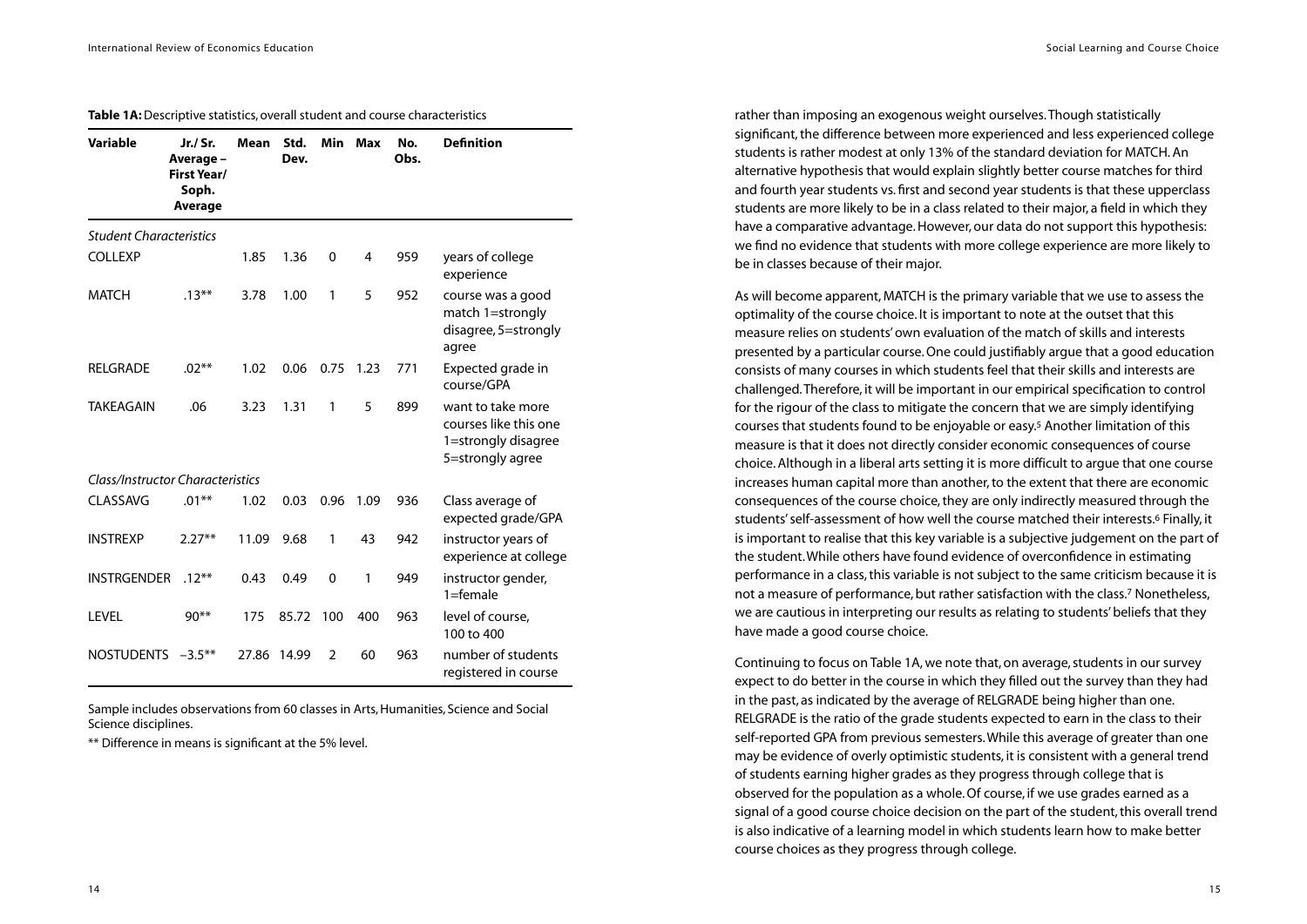Table 1B provides a summary of the factors that influenced students' decisions to take the specific course in which they filled out the survey.The factors are listed in order of importance, with the factor with the highest average response listed at the top.The responses for all factors ranged from the minimum of 1 to a maximum of 5, indicating that each of these factors was either very important or not at all important to at least one student in the sample. However, interest in the subject (INTEREST) was by far the most important factor for students registering for a course.The professor's reputation and the desire to diversify course loads were also important factors in student decision making, while satisfying distribution requirements, taking classes with friends or scheduling conflicts were factors that had less importance to the average student. Notably, college experience does not make a difference in the importance of most of these factors. Among the four most important factors in selecting courses, only importance of professor's reputation varied by college experience, with third and fourth year students having an average of 3.24 and first and second year students averaging 2.58.

Table 1C summarises the importance of sources of information that students used in the course selection process. As above, all sources were rated as either very important or not at all important by at least one student. However, the relatively low averages for even the most popular source of information indicate that students use a variety of means of accessing information. It also suggests that most students rely primarily on only a few sources of information for choosing courses. The most popular sources of information were the catalogue, academic advisors, previous experience with the subject or experience during the first week of classes. The importance of these factors, of course, is at odds with a social learning process in which students learn from others with similar experiences about how to make course selections. <sup>8</sup> The descriptive statistics in Table 1C suggest some differences between the sources of information consulted by students with more experience with the course choice process and those consulted by students with less. In particular, the positive and significant differences in means for the variables measuring the importance of prior experience with the subject (KNOWSUB), with the professor (KNOWPROF), or with a discussion with the professor (PROFDISC) suggest that older students rely more on their own previous experience and evaluations to make decisions. On the other hand, the negative and significant differences in means for the variables measuring the importance of advisors, family, high school teachers, high school experiences and RAs suggest that younger students who do not have that experience draw more heavily on advice from others. All students, however, seem to rely equally on peers for information about courses.We should note that the phrasing of the survey question implies that 'peers' in our data are the student's friends, not necessarily other students in the same class.

**Table 1B:**Descriptive statistics, importance of factors in registering for taking course

| <b>Variable</b>   | Jr./ Sr.<br>Average –<br><b>First Year/</b><br>Soph.<br>Average | <b>Mean</b> | Std.<br>Dev. | Min | Max | No.<br>Obs. | <b>Definition</b>                            |
|-------------------|-----------------------------------------------------------------|-------------|--------------|-----|-----|-------------|----------------------------------------------|
| <b>INTEREST</b>   | .05                                                             | 4.00        | 1.05         | 1   | 5   | 960         | interest in subject                          |
| <b>DIVERSIFY</b>  | $-.11$                                                          | 2.90        | 1.34         | 1   | 5   | 958         | diversifying schedule                        |
| <b>PROFREP</b>    | $.66***$                                                        | 2.76        | 1.47         | 1   | 5   | 956         | professor's reputation                       |
| <b>WORKLOAD</b>   | .13                                                             | 2.71        | 1.26         | 1   | 5   | 959         | keep workload<br>manageable                  |
| TIMFORGRADE .16** |                                                                 | 2.69        | 1.22         | 1   | 5   | 959         | amount of time<br>needed for a good<br>grade |
| <b>MAJREO</b>     | $-.08$                                                          | 2.65        | 1.65         | 1   | 5   | 959         | fulfilling major/minor<br>requirement        |
| <b>TIMF</b>       | .02                                                             | 2.49        | 1.29         | 1   | 5   | 960         | meeting time of class                        |
| <b>JOB</b>        | $-.14$                                                          | 2.24        | 1.32         | 1   | 5   | 959         | help in doing or<br>getting job              |
| <b>DISTREO</b>    | .03                                                             | 2.04        | 1.44         | 1   | 5   | 958         | fulfilling distribution<br>requirement       |
| <b>FRIEND</b>     | $.34***$                                                        | 1.63        | 1.08         | 1   | 5   | 961         | friend also taking<br>class                  |
| <b>SCHEDULE</b>   | $-.07$                                                          | 1.59        | 1.11         | 1   | 5   | 955         | scheduling conflicts<br>with first choice    |

All variables are measured on a scale of 1 to 5 with 1 indicating not important and 5 indicating very important. Sample includes observations from 60 classes in Arts, Humanities, Science and Social Science disciplines.

\*\* Difference in means is significant at the 5% level.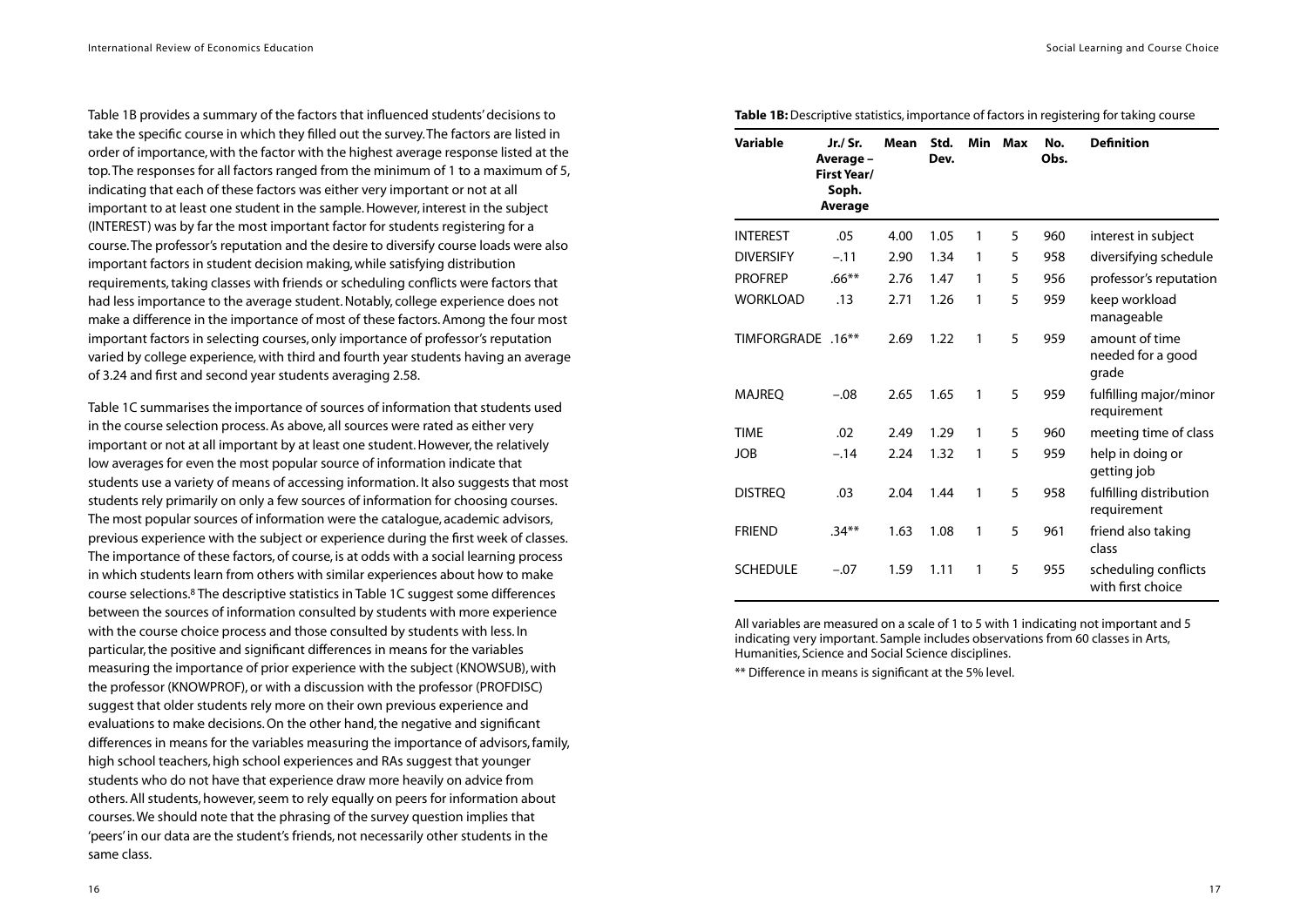#### **Table 1C:**Descriptive statistics, importance of information sources

| Variable Jr./ Sr.<br>Average -<br><b>First Year/</b><br>Soph.<br>Average | <b>Mean</b> | Std.<br>Dev. |      | Min          | <b>Max</b> |     | <b>Definition</b><br>No.<br>Obs.       |
|--------------------------------------------------------------------------|-------------|--------------|------|--------------|------------|-----|----------------------------------------|
| CATALOGUE                                                                | $-.13$      | 2.90         | 1.33 | $\mathbf{1}$ | 5          | 954 | course catalogue                       |
| <b>ADVISOR</b>                                                           | $-.36***$   | 2.33         | 1.37 | 1            | 5          | 955 | academic advisor                       |
| <b>KNOWSUB</b>                                                           | $.57***$    | 2.23         | 1.44 | 1            | 5          | 950 | prior experience with<br>subject       |
| <b>FIRSTWEEK</b>                                                         | $-.18***$   | 2.19         | 1.37 | 1            | 5          | 949 | experience first week<br>of classes    |
| <b>HSEXP</b>                                                             | $-.59**$    | 2.10         | 1.36 | 1            | 5          | 955 | high school<br>experience              |
| <b>PEERSYES</b>                                                          | .05         | 2.04         | 1.31 | 1            | 5          | 956 | peers who have taken<br>the class      |
| <b>SYLLABUS</b>                                                          | .07         | 1.95         | 1.25 | 1            | 5          | 942 | syllabus or other<br>course materials  |
| <b>KNOWPROF</b>                                                          | $.77***$    | 1.76         | 1.36 | 1            | 5          | 952 | prior experience with<br>professor     |
| <b>FACULTY</b>                                                           | .01         | 1.71         | 1.15 | 1            | 5          | 956 | faculty other than<br>academic advisor |
| <b>PROFDISC</b>                                                          | $.24***$    | 1.68         | 1.18 | 1            | 5          | 953 | discussion with<br>professor           |
| <b>FAMILY</b>                                                            | $-.26***$   | 1.68         | 1.10 | 1            | 5          | 955 | family members                         |
| <b>PEERSNO</b>                                                           | .07         | 1.39         | 0.83 | 1            | 5          | 956 | peers who have not<br>taken the class  |
| <b>HSTEACH</b>                                                           | $-.19***$   | 1.28         | .757 | 1            | 5          | 955 | high school teacher                    |
| <b>RA</b>                                                                | $-.10**$    | 1.20         | 0.58 | 1            | 5          | 955 | an R.A. or Orientation<br>Leader       |

All variables are measured on a scale of 1 to 5 with 1 indicating not important and 5 indicating very important. Sample includes observations from 60 classes in Arts, Humanities, Science and Social Science disciplines.

\*\* Difference in means is significant at the 5% level.

For many of the variables reported in Tables 1A, 1B and 1C, the data are ordered, but categorical.To confirm that our overall conclusions regarding the differences between students with more experience and those with less are robust, we also compared the proportions of third and fourth year students who selected each response to the proportions of first and second year students that selected each response. Statistically significant differences appear in Table A of the Appendix. Although there are a few additional significant differences in response rates of more and less experienced students, our overall conclusions are reinforced by this analysis. Specifically, students with more college experience report in greater proportions that the course is a good match and that professor reputation and interest in the subject were important considerations in taking the class, but we find no statistically significant differences in responses regarding the importance of advice from friends in selecting the course. In the next section we use our data to estimate a structural model that gives some insight about how students use this information to select courses.

## Structural model and results

We are ultimately interested in describing the course selection process and understanding what factors are associated with students making better choices. Social learning theory gives us two testable hypotheses: 1) if learning occurs, then students with more experience choosing courses should make better choices, and 2) if any of the learning is social, then students should use the experience of their peers to help inform their decision.The descriptive statistics presented above already provide evidence in favour of the first hypothesis; and, in this section, we investigate how this result occurs and the role that social learning plays in generating it.

To explore these hypotheses, we first use the students' own self-assessment of the quality of the match of their skills and interests as the dependent variable and examine the effects of the importance of various factors in selecting the course as well as the effects of using different sources of information. As mentioned above, we are particularly interested in examining the effect of college experience on the quality of the match and the use of peer experience in the decision process to determine if and how students learn about themselves and the course selection process while they are in college.

Based on our feedback from focus groups and the descriptive statistics presented in the previous section, we believe that a student's interest in the subject as well as a professor's reputation may be important factors in explaining the quality of the match. Our discussions with students suggest that a number of other course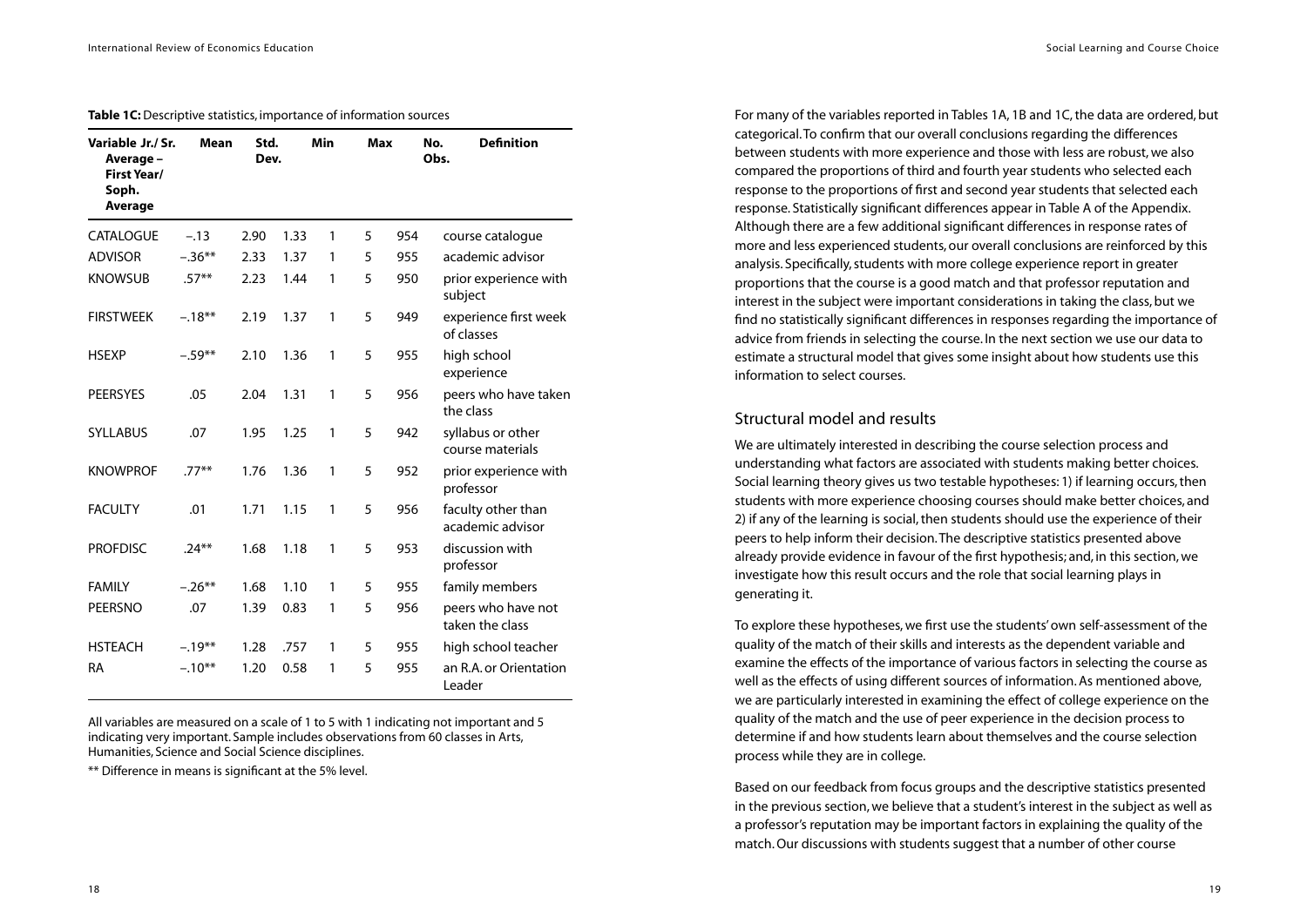characteristics and reasons for taking the course may also be important in determining students' assessment of the quality of the match.Thus, the relationship of primary interest can be expressed as

$$
MATCH_i = \beta_o + \beta_i INTEREST_i + \beta_2 PROFREF_i + \beta_3 COLLEXP_i + \beta_4 X_i + \varepsilon_i
$$
 (1)

where MATCH is one of two different measures of the optimality of the course choice.The primary measure we focus our discussion on is the response to the statement:'This course was a good match for my skills and interests'.

The remaining variables in our estimation are as follows. INTEREST is the importance of interest in the subject in choosing the course, PROFREP is the importance of the professor's reputation in choosing the course, and COLLEXP is the number of years of college completed prior to the current semester.While it may be obvious why interest in the subject may lead to a good match, professor's reputation may also affect the quality of the match if professors with better reputations have them in part because they are better able to teach courses that appeal to a broad range of students, thus increasing the likelihood that any individual student believes the course is a good match.The control variables in the MATCH equation, X, include the importance of several factors in taking the course: satisfying a distribution requirement, a desire to diversify courseload, taking a class because a friend is taking it, taking a class because of the time it is offered, taking a class because students could not get into their first choice, the grading standards of the instructor as measured by CLASSAVG, and taking a class because of the expected workload.9 The only source of information directly included in the MATCH equation is experience in the first week of class because that represents direct experience with the class and is likely to be highly correlated with the student's evaluation of the class later in the semester. All of these variables may affect the student's assessment of the quality of the match.We also control for the number of students in the course, hypothesising that students in smaller classes may be more likely to feel that the class suited them personally.

In formulating the specification to be estimated, we treat the importance of professor reputation (PROFREP) and interest in the subject (INTEREST) differently than the rest of the explanatory variables because these variables, which arguably rely on more subjective assessments of the students, may be endogenous. Specifically, we are concerned that there may be omitted factors specific to the students that explain the importance of the professor's reputation and interest in the subject as well as match, making estimation of Equation 1 by OLS inconsistent. In fact, this conjecture is supported by evidence from two different Hausman tests. First, a Hausman test rejects the exogeneity of INTEREST and PROFREP, indicating that an instrumental variables estimation is necessary (p-value of 0.0004).We use a second Hausman test to evaluate whether the remaining explanatory variables are also endogenous.These results find no evidence of endogeneity of the remaining explanatory variables, providing further support for our reasoning.10 Therefore, we estimate a system of three equations, with the first explaining the quality of the match, the second exploring the determinants of the importance of professor's reputation, and the third examining factors affecting the importance of student interest in the subject.To gain efficiency, we estimate via 3SLS rather than 2SLS. Our structural model is summarized below.

 $MATCH_i = \beta_0 + \beta_1$  *INTEREST*<sub>i</sub> +  $\beta_2$  *PROFREP*<sub>i</sub> +  $\beta_3$  *COLLEXP*<sub>i</sub> +  $\beta_4$  *X*<sub>i</sub> +  $\epsilon_i$  $PROFREF_{i} = \alpha_{0} + \alpha_{i}Y_{i} + \alpha_{2}COLLEXP_{i} + \zeta_{i}$  (2) *INTEREST*<sub>*i*</sub> =  $\gamma_0 + \gamma_1 Z_i + \gamma_2 COLLEXP_i + \xi_i$ 

The equation for PROFREP contains the number of years of college experience (COLLEXP) to test the idea that students' approach to the course choice decision is refined as they gain more experience making it. It also contains two variables to test the hypothesis that students rely on the experience of their peers, PEERSYES and PEERSNO. Students who have high values of PEERSYES indicated that peers who have taken the class they are considering were an important source of information and students with high values of PEERSNO indicated that peers who did not take the specific class they were considering were an important information source. If students learn about professors' reputations through a social learning process, the coefficient on PEERSYES should be positive and significant.To the extent that other students who have not taken the class have had relevant experiences with a specific professor, the PEERSNO variable should also enter positively and significantly. However, the correlation may be weaker if these students have less relevant experience.Y contains additional control variables that might influence the importance of professor's reputation in the course selection process.We include in Y sources of information that students use: the student's RA or orientation leader, the student's academic advisor, other faculty, previous experience with the professor, a discussion with the professor, experience during the first week of class, and the course syllabus.Y also includes characteristics of the course and instructor that may affect students' perception of the professor: instructor experience, instructor gender, the level of the course, and the average relative grade for everybody in the class. Finally, we include a measure of the importance in the course decision process of the amount of work that students expected to do to get the grade they wanted.

The equation for INTEREST is formulated in a similar manner. It includes years of college experience, the importance of advice from peers who have taken the class, and the importance of advice from peers who have not taken the class to test our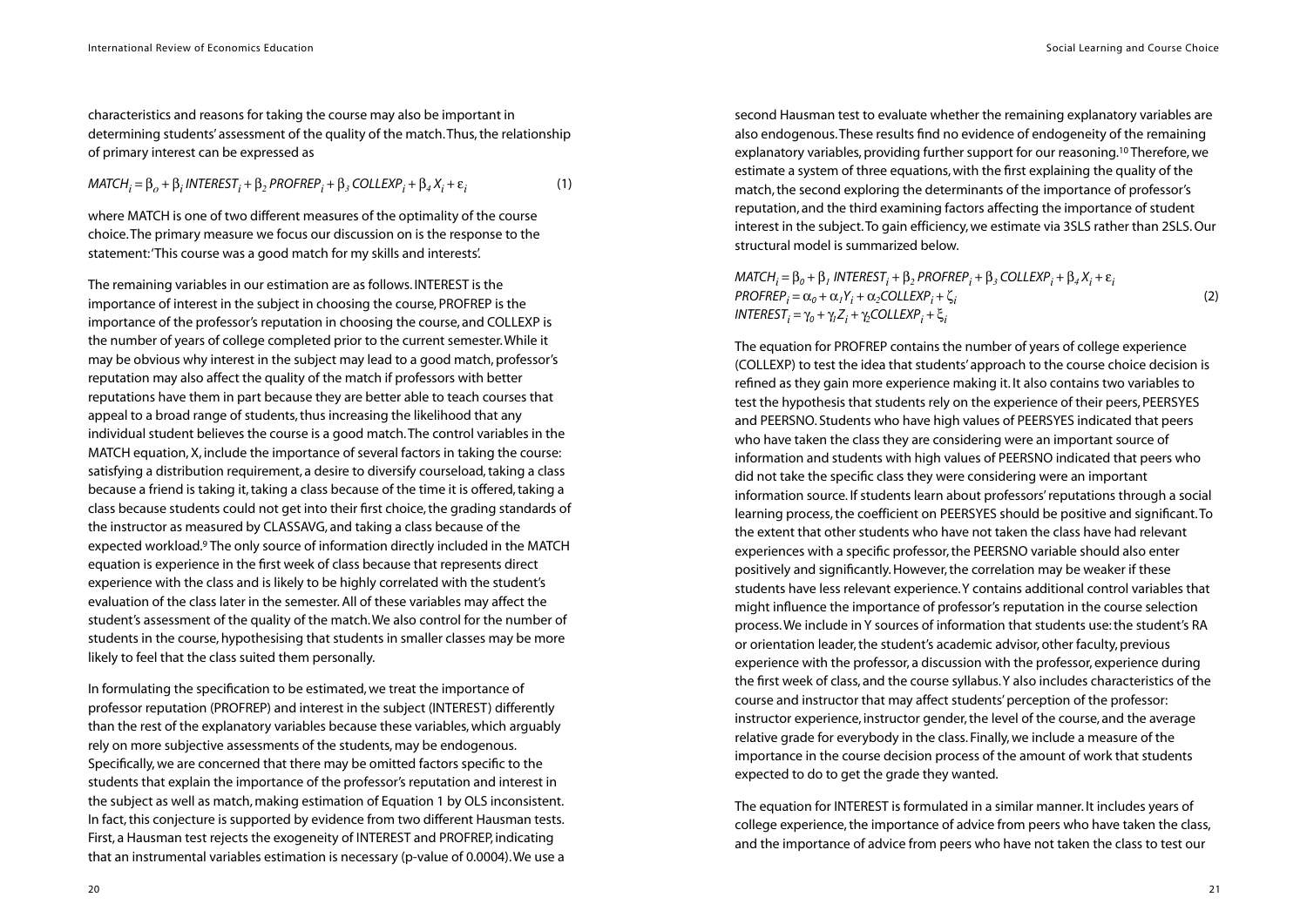hypotheses about learning about the course selection process and social learning. Our focus groups clearly gave us indications that peers were an important source of information about individual professors; moreover, to a lesser extent, they also indicated that friends were a source of information about 'interesting courses'.We look for more formal evidence of these effects by including these two variables that measure the importance of information obtained from peers in the INTEREST equation.

The control variables in Z contain factors that affect the importance of student interest in the subject in selecting the specific course. As above, we include several variables that measure the importance of different sources of information (RA or orientation leader, family members, academic advisors, other faculty, high school teacher, discussion with the professor, course syllabus, course catalog, experience in the first week of class, or previous experience in college with the subject).We also include information about the reasons why a student took the class (because it was important to their career, satisfying a distribution requirement, or satisfying a major requirement). Although the PROFREP and INTEREST equations share many independent variables, they differ in that the PROFREP control variables attempt to control for factors that may influence a student's assessment of a professor, while the control variables in INTEREST include factors that are related to the topic of the class rather than the specific professor teaching the course. For example, importance of advice from family is included as a control variable in INTEREST but not PROFREP because family members most likely do not have knowledge about specific professors.

PROFREP and INTEREST are not direct measures of the professor's reputation and student interest; rather, they measure the importance of these factors in student course choice. Nonetheless, as we define our empirical specification and interpret our results, we note that these variables are indirect measures of the professor's actual reputation and the students' actual interest in the subject: students who say that either interest in the subject or a professor's reputation were important criteria in choosing the class are unlikely to be in a class in which they have a low assessment of the professor's reputation or a low level of interest in the class.Thus, in our discussion and interpretation, we assume that these variables are highly correlated with the professor's reputation and a student's interest in the subject.

The results in Table 2 suggest that students who placed great importance on their interest in the subject and the professor's reputation are much more likely to have made a good course choice. Not surprisingly, students in larger classes and students who took a class because scheduling conflicts prevented them from taking their first choice were less likely to say that the course matched up well with

#### Social Learning and Course Choice

#### **Table 2:** 3SLS results

|                                | <b>MATCH</b>     | <b>PROFREP</b>   | <b>INTEREST</b>   |
|--------------------------------|------------------|------------------|-------------------|
| <b>PROFREP</b>                 | $.129**$ (3.04)  |                  |                   |
| <b>INTEREST</b>                | $.629**$ (7.47)  |                  |                   |
| <b>Information Sources</b>     |                  |                  |                   |
| <b>PFFRSYES</b>                |                  | $.161***$ (5.05) | $-.021(0.85)$     |
| <b>PEERSNO</b>                 |                  | .051(0.99)       | $-.097**$ (2.40)  |
| RA                             |                  | $-.120(1.50)$    | $-.029(0.43)$     |
| <b>ADVISOR</b>                 |                  | $.055*(1.69)$    | $-.016(0.63)$     |
| <b>FACULTY</b>                 |                  | .008(0.21)       | .014(0.43)        |
| <b>KNOWPROF</b>                |                  | $.397**$ (11.44) |                   |
| <b>PROFDISC</b>                |                  | $.104**$ (2.49)  | $.059*(1.87)$     |
| <b>SYLLABUS</b>                |                  | .017(0.48)       | .030(1.06)        |
| <b>FIRSTWEEK</b>               | $.073**$ (2.90)  | $.064**$ (2.00)  | .014(0.53)        |
| <b>HSTEACH</b>                 |                  |                  | $-.000(0.00)$     |
| <b>HSEXP</b>                   |                  |                  | $.072**$ (2.58)   |
| <b>KNOWSUB</b>                 |                  |                  | $.153**$ (6.31)   |
| CATALOG                        |                  |                  | $.0.142**$ (5.78) |
| <b>FAMILY</b>                  |                  |                  | .043(1.32)        |
| Student/Course Characteristics |                  |                  |                   |
| <b>DISTREQ</b>                 | $-.014(0.61)$    |                  | $-.123**$ (5.35)  |
| <b>MAJREO</b>                  |                  |                  | .006(.030)        |
| <b>DIVERSIFY</b>               | $-.015(0.66)$    |                  |                   |
| <b>FRIEND</b>                  | $-.027(0.85)$    |                  |                   |
| <b>TIME</b>                    | .005(0.19)       |                  |                   |
| <b>SCHEDULE</b>                | $-.075**$ (2.43) |                  |                   |
| WORKLOAD                       | $-.062(2.37)$    |                  |                   |
| <b>NOSTUDENTS</b>              | $-.006**$ (2.75) |                  |                   |
| <b>COLLEXP</b>                 | $-.062**$ (2.29) | $.074*(1.94)$    | .032(1.12)        |
| <b>INSTRGENDER</b>             | $-.226**$ (3.32) |                  |                   |
| <b>INSTREXP</b>                | $.011***$ (2.60) |                  |                   |
| <b>CLASSAVG</b>                | $3.639**$ (2.74) | $-1.460(0.94)$   |                   |
| LEVEL                          |                  | $.002**$ (3.80)  |                   |
| <b>TIMFORGRADE</b>             |                  | $.157***$ (4.54) |                   |
| <b>JOB</b>                     |                  |                  | $.128** (4.77)$   |
| R <sup>2</sup>                 | .22              | .39              | .21               |
| Number of                      |                  |                  |                   |
| Observations                   | 839              | 839              | 839               |

\*\* Significant at the 5% level; \*significant at the 10% level.

Absolute values of z-statistics are to the right of the coefficient in parentheses. All equations include a constant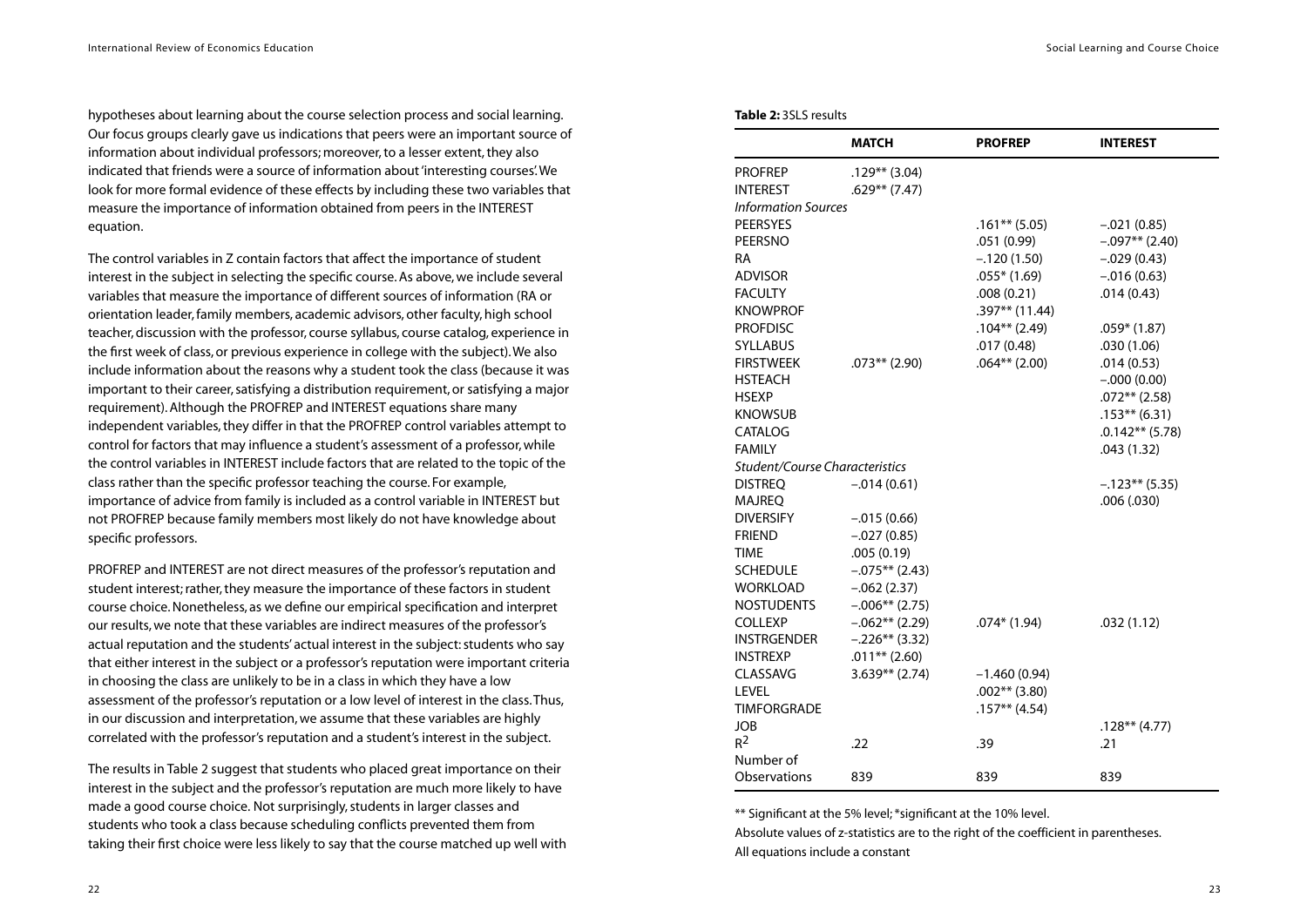their skills and interests.The coefficient on college experience in the MATCH equation is actually negative and significant. However, as we discuss below, because college experience impacts some of the other independent variables in this estimation, we do not conclude that students with more experience overall make inferior course choices.

The remaining two equations in this system also provide some insight into the course choice process because they explore the determinants of PROFREP and INTEREST, by far the two most influential independent variables in the MATCH equation. (A 1 standard deviation increase in PROFREP or INTEREST increases MATCH by 0.19 and 0.66, respectively.) The second equation identifies class and student characteristics for students who rate the professor's reputation as a more important reason for taking the class.We can separate the independent variables in this estimation into two categories. One category contains the variables that attempt to identify the sources of information used by students who rate professor's reputation as important (peers, other faculty, advisor, discussion with professor, previous experience with the professor, experience in the first week of classes).The second category contains variables that measure course and instructor characteristics more likely to be associated with students who consider the professor's reputation to be important.

In terms of information sources regarding a professor's reputation, these results provide two pieces of evidence in support of a social learning process. First, the coefficient on PEERSYES suggests that peers who have taken the class are an important source of information. Second, students with more years of college experience are more likely to be in a course because of the professor's reputation. Because professor's repuation is also positively linked to MATCH, this provides evidence for a channel through which experience allows students to make better choices.

The remaining significant coefficients in this equation tell us that students who consider the professor's reputation also are more likely to weigh the advice of their academic advisor more heavily in the course selection decision. However, there is also evidence that students rely heavily on their own judgements regarding professors. Previous experience with the professor, discussions students have with the professor, and experience in the first week of class are also important to students who want to take classes with professors because of their reputation. These results suggest that students are learning both from others and from their own experiences.

In terms of characteristics of classes/professors that attract students who think the professor's reputation is important, we find that higher level classes (LEVEL) are

more likely to have students in them who are there because of the professor.This could be explained by the fact that as students take more courses in one department, they are more likely to know more about the professors in that department. Or perhaps, as the level of the course increases, some students might believe that the qualities of the professor are more important to their success.The insignificance of the coefficient on grading standards for the class, CLASSAVG, suggests that it is not the professor's reputation for grades that is important; however, the positive and significant coefficient on TIMFORGRADE does hint that expected grades affect student course choice in a more indirect way.What matters is not the actual grade received, but how much effort it takes to obtain the desired grade. Instructors with more teaching experience have more students in their classes who are there because of their reputation, but the negative coefficient on instructor gender indicates that female instructors are less likely to have students in their class because of their reputation; there may be some gender bias in either the evaluation of female instructors or the way in which professors' reputations are established among students.

The third equation in our system looks at the factors associated with students who are taking classes because they are interested in the subject. As above, we can divide the independent variables in this estimation into the two categories of sources of information about the course and characteristics of the course or student.The results from this estimation provide no evidence of a social learning process: students who take classes because of their interest in the subject are actually less likely to consult peers who have not taken the class.Thus, interest in a subject may be a characteristic that students develop relatively independently.This conjecture would be consistent with Sacerdote (2001) who finds that peer effects were not significant in explaining choice of college major. In fact, one of the most important information sources for students who are taking a class because of their interest is the course catalogue.This is consistent with our focus group findings in which students described looking through the catalogue for courses that looked 'fun' or 'interesting'. Students are also more likely to be in a class because of their interest in the subject if they think the course is important for their future career (JOB) or if they have talked to the professor previously (PROFDISC). Additionally, previous experience in the subject matter is important, as evidenced in the positive coefficients on high school or college experience with the subject (HSEXPER and KNOWSUB, respectively).

Our results are robust to a number of different estimation strategies. In Tables B and C of the Appendix, we report two-stage least squares estimation results and ordinary least squares results.The results in these tables are qualitatively similar to those discussed above. In addition, recognising that our dependent variables in this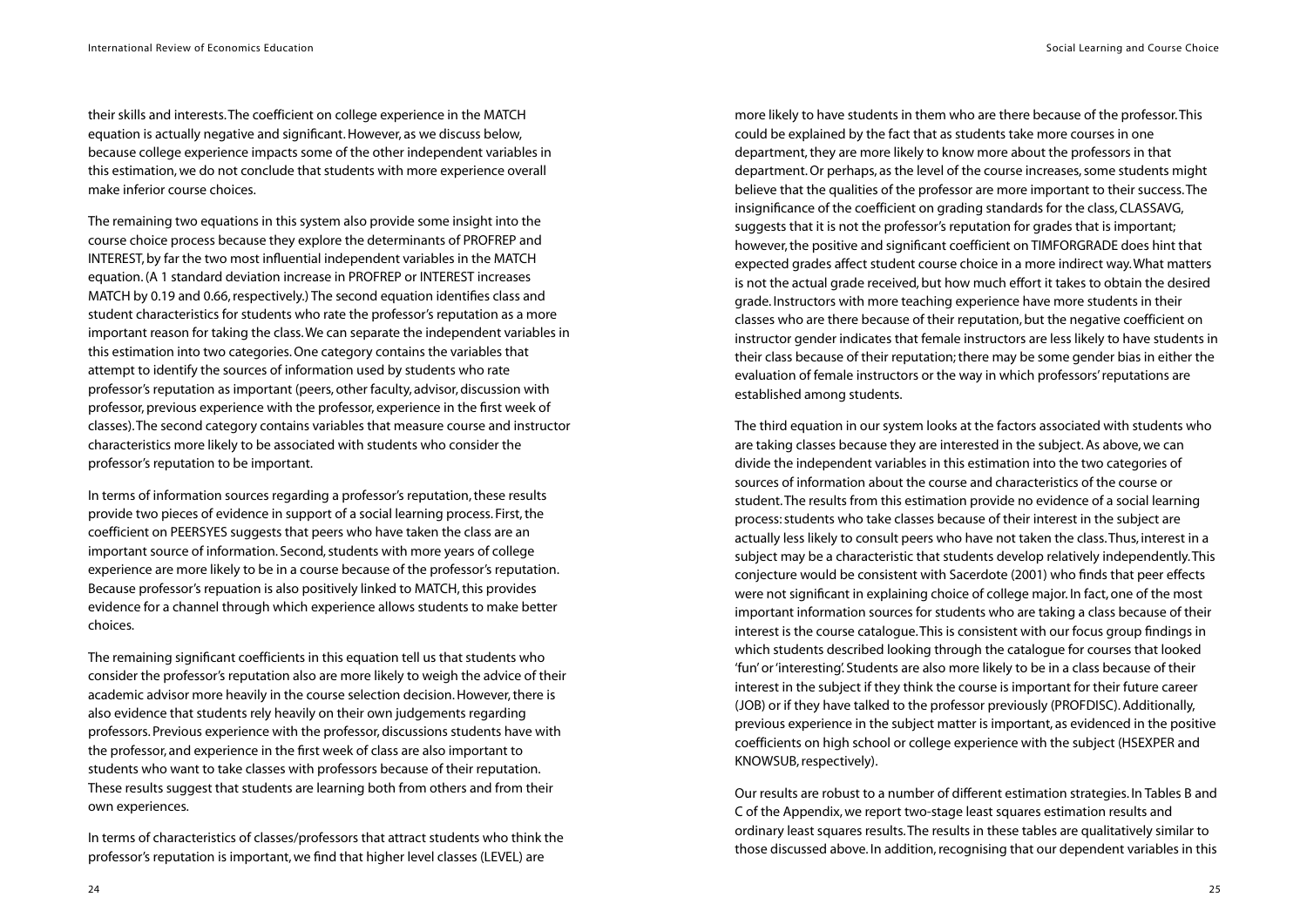initial estimation are measured on a scale of 1 to 5, we estimate the equations in our system individually as ordered probits and obtain qualitatively similar results. We explore an alternative specification in which our main variables of interest, PEERSYES, PEERSNO and COLLEXP, enter as separate dummy variables rather than continuous variables.Wald tests, however, cannot reject the restriction we have imposed in the estimations reported in the paper that all the coefficients on the dummy variables are equal except for two cases (PEERSYES in the PROFREP equation and PEERSNO in the INTEREST equation). Even in these two cases, our qualitative conclusions remain unchanged.Therefore, we present results from the more parsimonious model.While we conclude that our results are generally robust, a caveat to this conclusion, of course, is that our data may contain measurement error. Unfortunately, we do not have valid instruments to address this issue econometrically.

One broad conclusion that can be drawn from the coefficients on importance of advice from family, academic advisors, peers who have taken the class and other faculty is that students in classes because of their interest in the subject rely little on other people for advice.The social learning effects we find in the results in Table 2 are relatively modest. For example, a 1 standard deviation increase in importance of advice from peers who have taken the class, PEERSYES,  $(SD = 1.31)$  results in a 0.20 increase in PROFREP and explains only a small part of the variation in this variable. A slightly more important effect is obtained through the variation in previous experience with professor, KNOWPROF, or previous experience with the subject, KNOWSUB. For example, a 1 standard deviation increase in KNOWPROF (1.36) results in a 0.51 increase in PROFREP (about one-third of a standard deviation of PROFREP) and a one standard deviation increase in KNOWSUB (1.44) yields a 0.24 increase in INTEREST (about one-fourth of a standard deviation of INTEREST).12

To explore the effect of college experience on the course choice decision further, we re-estimated the equations in Table 2, interacting three sources of information with years of college experience. In our focus groups, we found some evidence that upperclass students were more sophisticated in their use of information given by peers.Therefore, we interacted the importance of advice from peers who had taken the class and the importance of advice from peers who had not taken the class with college experience in both the PROFREP and INTEREST equations.We also interacted the importance of the advisor with college experience to determine if students become more refined in their use of information provided by an academic advisor.

The results of these estimations appear in Table 3. Results for the remaining coefficients are qualitatively unchanged from those discussed earlier, so we focus **Table 3:** 3SLS results with experince interactions

|                                       | <b>MATCH</b>     | <b>PROFREP</b>   | <b>INTEREST</b>   |
|---------------------------------------|------------------|------------------|-------------------|
| <b>PROFREP</b>                        | $.141***$ (3.41) |                  |                   |
| <b>INTEREST</b>                       | $.592**$ (7.33)  |                  |                   |
| <b>Information Sources</b>            |                  |                  |                   |
| <b>PEERSYES</b>                       |                  | $.192**$ (3.26)  | $-.017(0.36)$     |
| PEERSYES*COLLEXP                      |                  | $-.017(0.73)$    | $-.001(0.07)$     |
| <b>PEERSNO</b>                        |                  | $.215**$ (2.19)  | $-.064(0.82)$     |
| PEERSNO*COLLEXP                       |                  | $-.071*$ (1.89)  | $-.017(0.56)$     |
| RA                                    |                  | $-.165***(2.04)$ | $-.023(0.34)$     |
| <b>ADVISOR</b>                        |                  | $.165***(3.17)$  | $-.099**$ (2.32)  |
| ADVISOR*COLLEXP                       |                  | $-.059**$ (2.62) | $.044**$ (2.42)   |
| <b>FACULTY</b>                        |                  | .009(0.24)       | .013(0.41)        |
| <b>KNOWPROF</b>                       |                  | $.401**$ (11.62) |                   |
| <b>PROFDISC</b>                       |                  | $.104**$ (2.50)  | $.055*(1.75)$     |
| <b>SYLLABUS</b>                       | .016(0.44)       | .029(1.03)       |                   |
| <b>FIRSTWEEK</b>                      | $.075**$ (3.00)  | $.068**$ (2.12)  | .011(0.43)        |
| <b>HSTEACH</b>                        |                  |                  | .003(0.06)        |
| <b>HSEXP</b>                          |                  |                  | $.077**$ (2.74)   |
| <b>KNOWSUB</b>                        |                  |                  | $.151**$ (6.25)   |
| CATALOG                               |                  |                  | $.0.146**$ (5.92) |
| <b>FAMILY</b>                         |                  |                  | .048(1.44)        |
| <b>Student/Course Characteristics</b> |                  |                  |                   |
| <b>DISTREQ</b>                        | $-.019(0.83)$    |                  | $-.122**$ (5.35)  |
| <b>MAJREO</b>                         |                  | .003(0.16)       |                   |
| <b>DIVERSIFY</b>                      | $-.014(0.60)$    |                  |                   |
| <b>FRIEND</b>                         | $-.030(0.92)$    |                  |                   |
| <b>TIME</b>                           | .007(0.28)       |                  |                   |
| <b>SCHEDULE</b>                       | $-.076**$ (2.49) |                  |                   |
| <b>WORKLOAD</b>                       | $-.064(2.42)$    |                  |                   |
| <b>NOSTUDENTS</b>                     | $-.006**$ (2.70) |                  |                   |
| <b>COLLEXP</b>                        | $-.064**$ (2.37) | .334** (3.87)    | $-.036(0.53)$     |
| <b>INSTRGENDER</b>                    |                  | $-.252**$ (3.23) |                   |
| <b>INSTREXP</b>                       |                  | $.011***$ (2.76) |                   |
| <b>CLASSAVG</b>                       | $3.634**$ (2.75) | $-1.663(1.08)$   |                   |
| LEVEL                                 |                  | $.002**$ (3.85)  |                   |
| <b>TIMFORGRADE</b>                    |                  | $.155***$ (4.51) |                   |
| <b>JOB</b>                            |                  |                  | $.128**$ (4.73)   |
| $R^2$                                 | .23              | .39              | .21               |
| Number of                             |                  |                  |                   |
| Observations                          | 839              | 839              | 839               |

\*\*Significant at the 5% level; \*significant at the 10% level. Absolute values of z-statistics are to the right of the coefficient in parentheses. All equations include a constant.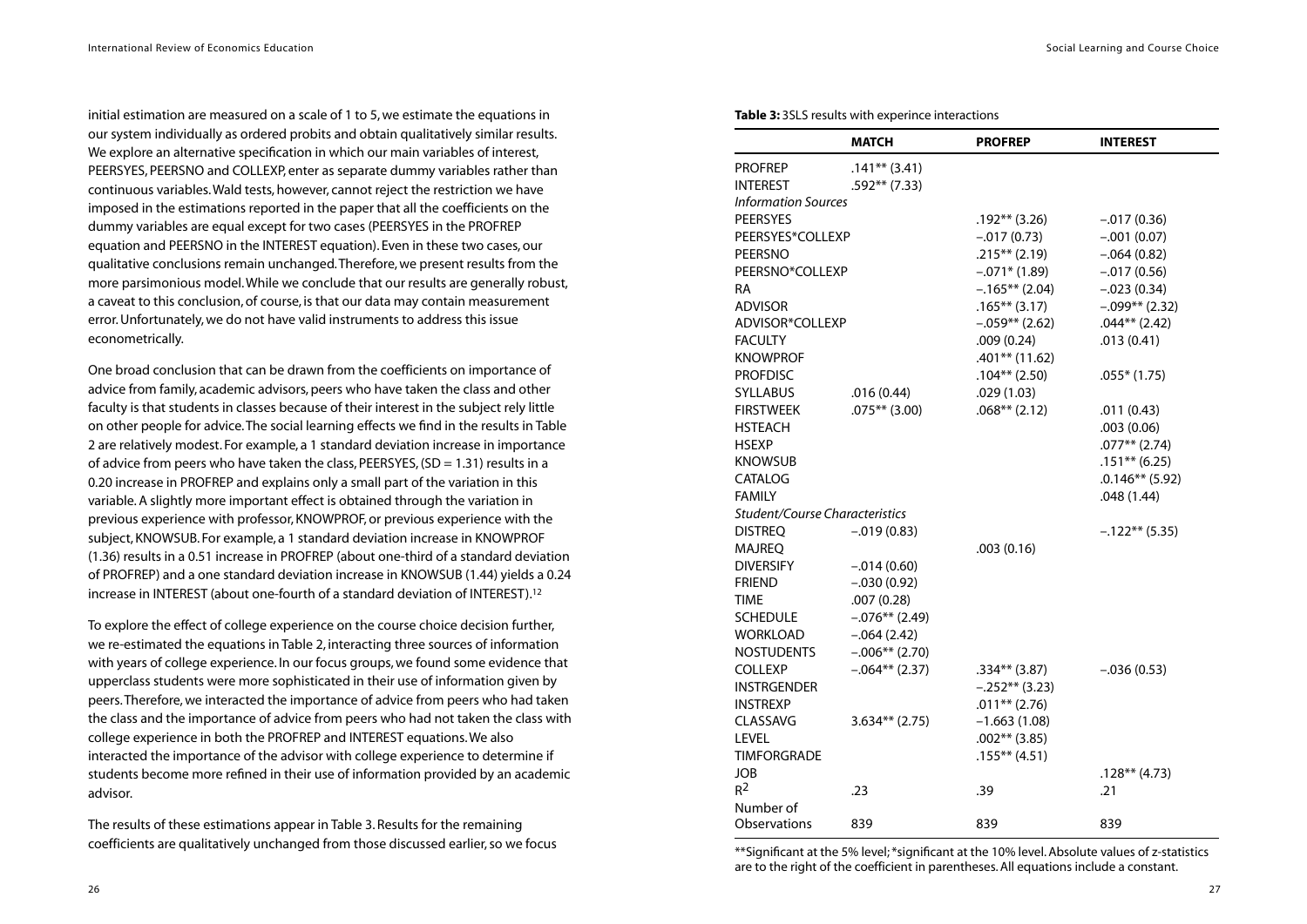our discussion on the interaction terms. Interestingly, in the PROFREP equation, the coefficient on the interaction between importance of advice from peers who had not taken the class and college experience is negative and significant, suggesting that the use of information changes as students mature. Considering information provided by students who have not taken a specific class to be of lower quality than information provided by students who have actually taken the class, what we see is that as students progress through college, they are less likely to rely on this inferior information.While the results in column 2 of Table 3 still provide evidence of social learning, they also suggest that students become more sophisticated with experience.The coefficient on the interaction of importance of advisor and college experience in the PROFREP equation supports a conclusion that students change the process by which they make decisions as they progress through college. Students with less college experience rely more on their advisor for information about specific professors. One could also reasonably argue that this represents increased sophistication on the part of the students as they gain experience because academic advisors have, at best, only indirect knowledge of a specific professor's teaching qualities.

The results for the estimation of INTEREST with interaction terms also support these conclusions. Although the interaction terms with both variables relating to advice from peers are not statistically significant, the coefficient on the interaction between importance of advisor and college experience is positive and significant in the INTEREST equation. Notably, the positive coefficient on the interaction term is about half the size of the negative coefficient on importance of advisor, indicating that after about two years, students who are in classes because of their interests are also more likely to rely on the advice of their advisor. Because students receive advisors in their declared concentration at about this time, it is much more likely that students have an advisor whose expertise is more in line with their interests. Thus, this significant interaction term is likely to result from the combination of two effects: 1) students use the information from their advisor more efficiently as they gain experience, and 2) students are given access to better information as they progress through college.

Overall, our results indicate that the course choice process evolves as students gain more experience with it. Some peer networks become less important as students begin to rely more on their own experiences.The descriptive statistics presented in Table 1 suggest that older students are more likely to have had previous experience with the professor and the subject. Combined with the estimation results in Table 3, this indicates that students substitute their own experience for that of their peers as they solve the course choice problem again.This result is consistent with a social learning model in which individuals rely on social learning when the problem is

new and difficult to understand. As students gain more experience, they need to rely less on social learning because the problem becomes easier to solve and they are able to rely more on their own personal assessment.13

# Conclusion

Students learn about making good course choices as they progress through college.This learning process exhibits both social and non-social characteristics. Interestingly, we find some evidence that college experience makes students more sophisticated in the way in which they learn from peers.We find little evidence that this process converges to herd behaviour, perhaps because the reliance on social learning decreases as experience increases.

The decision-making process that we have documented is indeed a complex one. One of the more important findings from an educator's standpoint is that students choose classes with very imperfect information about themselves and about the course. Instructors who want to ensure good 'matches' between their students and their class may want to proactively provide information to students about teaching methods, the topics covered and the assignments; the Internet may make this option viable for many instructors. For advisors of undergraduates, our results may also prove useful as our study documents that academic advisors may be underutilised and suggests the types of information that students deem important in selecting courses. Finally, for college administrators, our study shows that students may be somewhat unsystematically selecting classes; more support for assisting with this decision may result in students selecting classes for which they are better suited.

Overall, we do find evidence that students learn about making good choices as they progress through college, but the learning effects we find are very small. Perhaps our most interesting and hopeful finding is that the process of social learning adapts as students gain more college experience.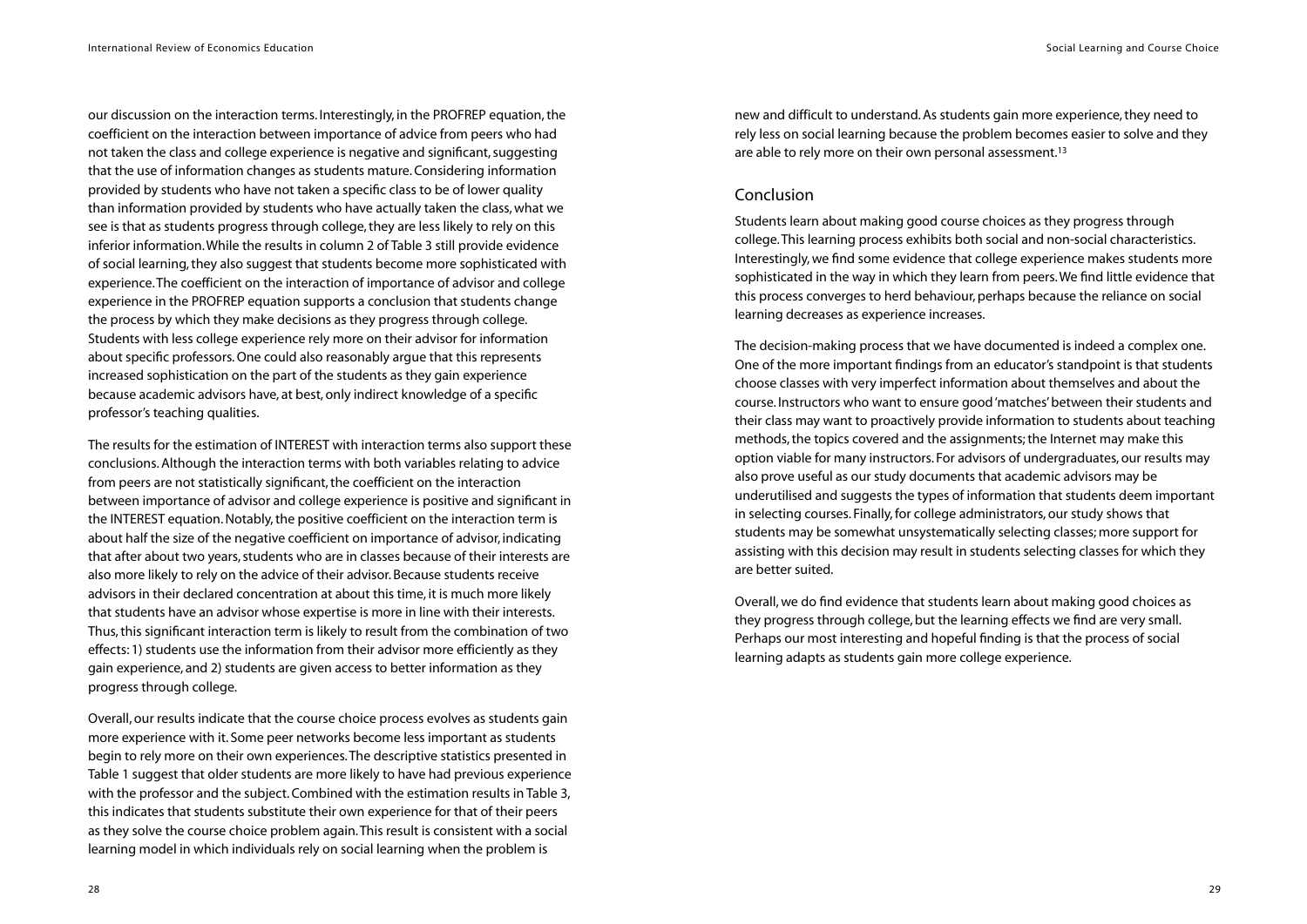# Appendix

**Table A:**Differences in proportions by college experience

|                    | Third and Fourth Year Students Proportion - First and Second Year<br><b>Students Proportion</b> |                 |                                      |        |                          |
|--------------------|-------------------------------------------------------------------------------------------------|-----------------|--------------------------------------|--------|--------------------------|
|                    | <b>Strongly</b><br><b>Disagree</b>                                                              | <b>Disagree</b> | <b>Neither Agree</b><br>nor Disagree | Agree  | <b>Strongly</b><br>Agree |
| <b>MATCH</b>       |                                                                                                 |                 | $-.05$                               |        | .10                      |
| <b>PROFREP</b>     | $-.14$                                                                                          | $-.05$          |                                      | .06    | .13                      |
| <b>INTEREST</b>    |                                                                                                 |                 | $-.05$                               |        | .06                      |
| <b>PEERSYES</b>    |                                                                                                 |                 |                                      |        |                          |
| <b>PEERSNO</b>     |                                                                                                 |                 |                                      |        |                          |
| <b>RA</b>          | .07                                                                                             | $-.04$          | $-.03$                               |        |                          |
| <b>ADVISOR</b>     | .16                                                                                             | $-.05$          | $-.06$                               |        |                          |
| <b>FACULTY</b>     |                                                                                                 |                 |                                      |        |                          |
| <b>KNOWPROF</b>    | $-.22$                                                                                          |                 | .03                                  | .08    | .13                      |
| <b>PROFDISC</b>    | $-.08$                                                                                          |                 | .04                                  |        |                          |
| <b>SYLLABUS</b>    |                                                                                                 | $-.04$          |                                      | .046   | .03                      |
| <b>FIRSTWEEK</b>   | .08                                                                                             |                 |                                      |        |                          |
| <b>HSTEACH</b>     | .09                                                                                             |                 | $-.04$                               | $-.02$ |                          |
| <b>HSEXP</b>       | .26                                                                                             | $-.05$          | $-.09$                               | $-.09$ | $-.02$                   |
| <b>KNOWSUB</b>     | $-.17$                                                                                          |                 |                                      | .06    | .08                      |
| <b>CATALOGUE</b>   | .07                                                                                             |                 |                                      |        |                          |
| <b>FAMILY</b>      | .14                                                                                             | $-.06$          |                                      | $-.05$ |                          |
| <b>DISTREQ</b>     | .06                                                                                             | $-.04$          | $-.06$                               |        |                          |
| <b>MAJREQ</b>      |                                                                                                 |                 |                                      |        |                          |
| <b>DIVERSIFY</b>   | .06                                                                                             |                 | $-.06$                               | $-.05$ |                          |
| <b>FRIEND</b>      | $-.11$                                                                                          |                 |                                      | .05    | .04                      |
| <b>TIME</b>        | .07                                                                                             | $-.11$          |                                      | $-.04$ |                          |
| <b>SCHEDULE</b>    |                                                                                                 |                 |                                      | $-.03$ |                          |
| <b>WORKLOAD</b>    |                                                                                                 |                 | $-.09$                               |        |                          |
| <b>TIMFORGRADE</b> |                                                                                                 |                 |                                      | .05    |                          |
| <b>JOB</b>         | .08                                                                                             |                 | $-.05$                               |        |                          |

Only differences that are significant at the 10% level or better are reported. Blank cells indicate the difference was not statistically significant.

### **Table B:** 2SLS results

|                                | (1)<br><b>MATCH</b> | (2)<br><b>PROFREP</b> | (3)<br><b>INTEREST</b> |
|--------------------------------|---------------------|-----------------------|------------------------|
| <b>INTEREST</b>                | $0.621(7.25)$ **    |                       |                        |
| <b>PROFREP</b>                 | $0.109(2.48)$ **    |                       |                        |
| <b>Information Sources</b>     |                     |                       |                        |
| <b>PEERSYES</b>                |                     | $0.168(5.22)$ **      | $-0.017(0.66)$         |
| <b>PEERSNO</b>                 |                     | 0.055(1.07)           | $-0.091(2.14)$ **      |
| RA                             |                     | $-0.124(1.52)$        | $-0.054(0.76)$         |
| <b>ADVISOR</b>                 |                     | 0.046(1.39)           | $-0.030(1.08)$         |
| <b>FACULTY</b>                 |                     | 0.007(0.19)           | 0.015(0.45)            |
| <b>KNOWPROF</b>                |                     | $0.396(11.14)$ **     |                        |
| <b>PROFDISC</b>                |                     | $0.105(2.47)$ **      | $0.069(2.08)$ **       |
| <b>SYLLABUS</b>                |                     | 0.017(0.48)           | 0.026(0.86)            |
| <b>FIRSTWEEK</b>               | $0.073(2.88)$ **    | $0.066(2.03)$ **      | 0.013(0.49)            |
| <b>HSTEACH</b>                 |                     |                       | 0.029(0.51)            |
| <b>HSEXP</b>                   |                     |                       | $0.064(2.13)$ **       |
| <b>KNOWSUB</b>                 |                     |                       | $0.152(5.96)$ **       |
| <b>CATALOGUE</b>               |                     |                       | $0.147(5.65)$ **       |
| <b>FAMILY</b>                  |                     |                       | 0.042(1.21)            |
| Student/Course Characteristics |                     |                       |                        |
| <b>DISTREQ</b>                 | $-0.023(0.98)$      |                       | $-0.125(5.30)$ **      |
| <b>MAJREQ</b>                  |                     |                       | 0.016(0.71)            |
| <b>DIVERSIFY</b>               | $-0.037(1.50)$      |                       |                        |
| <b>FRIEND</b>                  | $-0.011(0.32)$      |                       |                        |
| <b>TIME</b>                    | 0.005(0.18)         |                       |                        |
| <b>SCHEDULE</b>                | $-0.041(1.28)$      |                       |                        |
| <b>WORKLOAD</b>                | $-0.049(1.76)$ *    |                       |                        |
| <b>NOSTUDENTS</b>              | $-0.005(2.06)$ **   |                       |                        |
| <b>COLLEXP</b>                 | $-0.063(2.29)$ **   | 0.063(1.62)           | 0.027(0.93)            |
| <b>INSTRGENDER</b>             |                     | $-0.268(3.34)$ **     |                        |
| <b>INSTREXP</b>                |                     | $0.010(2.46)$ **      |                        |
| <b>CLASSAVG</b>                | 4.953 (3.55)**      | $-2.479(1.56)$        |                        |
| LEVEL                          |                     | $0.003(4.38)$ **      |                        |
| <b>TIMFORGRADE</b>             |                     | $0.151(4.28)$ **      |                        |
| <b>JOB</b>                     |                     |                       | $0.124(4.34)$ **       |
| R-SQUARED                      | 0.23                | 0.39                  | 0.21                   |
| <b>OBSERVATIONS</b>            | 839                 | 839                   | 839                    |

Absolute value of t-statistics in parentheses.

\* Significant at 5%; \*\* significant at 1%.

All equations include a constant.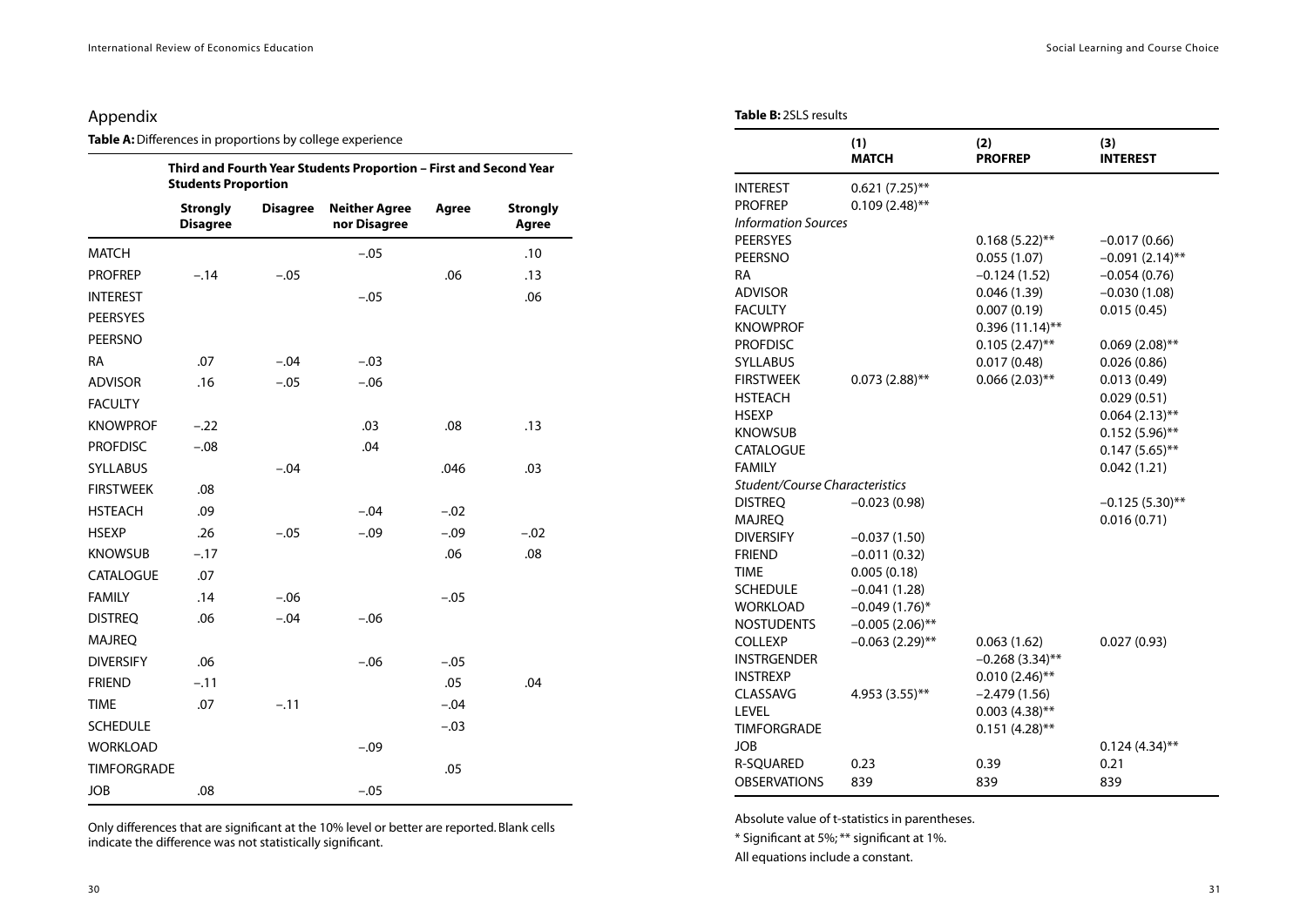#### **Table C:**OLS results

|                                | <b>MATCH</b>      | <b>PROFREP</b>   | <b>INTEREST</b>   |
|--------------------------------|-------------------|------------------|-------------------|
| <b>PROFREP</b>                 | $.106**$ (5.05)   |                  |                   |
| <b>INTEREST</b>                | $.371**$ (12.66)  |                  |                   |
| <b>Information Sources</b>     |                   |                  |                   |
| <b>PEERSYES</b>                |                   | $.163**$ (5.10)  | $-.004(0.17)$     |
| <b>PEERSNO</b>                 |                   | .064(1.25)       | $-.107**$ (2.64)  |
| RA                             |                   | $-.131(1.61)$    | $-.058(0.88)$     |
| <b>ADVISOR</b>                 |                   | .046(1.40)       | $-.029(1.12)$     |
| <b>FACULTY</b>                 |                   | .009(0.24)       | .010(0.32)        |
| <b>KNOWPROF</b>                |                   |                  | $0.390**$ (11.01) |
| <b>PROFDISC</b>                |                   | $.099**$ (2.35)  | $.072**$ (2.32)   |
| <b>SYLLABUS</b>                |                   | .014(0.39)       | .013(0.464)       |
| <b>FIRSTWEEK</b>               | $0.100**$ (4.48)  | $.063**$ (1.96)  | .022(0.84)        |
| <b>HSTEACH</b>                 |                   |                  | .034(0.62)        |
| <b>HSEXP</b>                   |                   |                  | $.067**$ (2.33)   |
| <b>KNOWSUB</b>                 |                   |                  | $.142**$ (5.80)   |
| <b>CATALOGUE</b>               |                   |                  | $.139**$ (5.58)   |
| <b>FAMILY</b>                  |                   |                  | .027(0.81)        |
| Student/Course Characteristics |                   |                  |                   |
| <b>DISTREQ</b>                 | $-.038*(1.85)$    |                  | $-.132**$ (5.80)  |
| <b>MAJREO</b>                  |                   |                  | .012(.056)        |
| <b>DIVERSIFY</b>               | $-.006(0.29)$     |                  |                   |
| <b>FRIEND</b>                  | $-.012(0.42)$     |                  |                   |
| <b>TIME</b>                    | .011(0.42)        |                  |                   |
| <b>SCHEDULE</b>                | $-.077**$ (2.75)  |                  |                   |
| <b>WORKLOAD</b>                | $-023(0.93)$      |                  |                   |
| <b>NOSTUDENTS</b>              | $-0.008**$ (3.88) |                  |                   |
| <b>COLLEXP</b>                 | $-0.19(0.85)$     |                  |                   |
| <b>INSTRGENDER</b>             |                   | $-.273**$ (3.44) |                   |
| <b>INSTREXP</b>                |                   | $.011***$ (2.77) |                   |
| <b>CLASSAVG</b>                | $3.615**$ (3.15)  | $-2.618*(1.68)$  |                   |
| LEVEL                          |                   | $.003**$ (4.66)  |                   |
| <b>TIMFORGRADE</b>             |                   | $.156**$ (4.46)  |                   |
| <b>JOB</b>                     |                   |                  | $.120**$ (4.42)   |
| R <sub>2</sub>                 | .29               | .38              | .19               |
| Number of                      |                   |                  |                   |
| Observations                   | 895               | 862              | 916               |

\*\*Significant at the 5% level; \*significant at the 10% level.

Absolute values of t-statistics are to the right of the coefficient in parentheses. All equations include a constant.

## **Notes**

- 1 For studies of the choice of major and its impact on occupational choice, see Gill and Leigh (2000),Turner and Bowen (1999), Eide and Waehrer (1998), or Loury (1997). Others have focused specifically on the choice of the economics major. See, for example, Jensen and Owen (2001) or Fournier and Sass (2000). Dynan and Rouse (1997) focus on the choice to major in economics, but also investigate the choice to take the first economics class.
- <sup>2</sup> For surveys, see Gale (1996) and Bikhchandani *et al*. (1998). See also Allen and Carroll (2001), Moffitt (2001), Duflo and Saez (2003) or Çelen and Kariv (2004).
- $3$  The survey instrument is available upon request. It contains a question asking students if they have filled out the survey in a previous class. Students who answered yes to this question or who were unsure are dropped from our sample.
- 4 It is extremely uncommon at this institution for students to drop a class without adding another.
- 5 We also experimented with using students' expected relative grade (expected grade/GPA) as the dependent variable; however, we concluded that this measure is not a good measure of optimal course choice because it is too narrow, capturing mostly the lack of rigour in the course. For example, interest in the subject is negatively associated with relative grade, but the importance of the expected workload in the class is positively associated.
- 6 Results presented later show that the expected importance of the course for the students' future career is related to interest in the subject, suggesting that students are indirectly taking into account future economic opportunities that result from the course when assessing the quality of the match.
- 7 See, for example Falchikov and Boud (1995) or Nowell and Alston (2007).
- <sup>8</sup> It is possible that the high school experience was influenced by social learning; however, our data does not allow us to explore this hypothesis. Nonetheless, once students are in college, the fact that the previous experience has an impact is inconsistent with a social learning process continuing in college.
- <sup>9</sup> CLASSAVG is the average of each student's expected grade/GPA, i.e. the average of RELGRADE for a given course. Higher values of CLASSAVG indicate that, on average, students expect to earn better grades in this course than in others they have taken.
- <sup>10</sup> The p-value for the second Hausman test was 0.45, which does not allow us to reject the null hypothesis that differences in the coefficients from the two estimations are not systematic.We also performed a Sargan test for overidentifying restrictions and do not reject the null hypothesis that our instruments in our 3SLS estimation are valid,with a p-value of 0.3.
- 11 The reader will note that in performing the estimations reported in Table 2, we lose observations because we do not have data for all the variables for all observations. An examination of the number of observations for each variable that are reported in Tables 1A, 1B and 1C, however, reveals that there is no pattern to the missing variables - missing observations are not due to missing data for any one specific variable. Because of this, we do not believe that the results are biased by the missing observations.
- <sup>12</sup> Half of the students in our sample is female. Interestingly, when we explore if there are differences between male and female student behaviour by interacting PEERSYES, PEERSNO, PROFREP and INTEREST with a gender dummy, we do not find